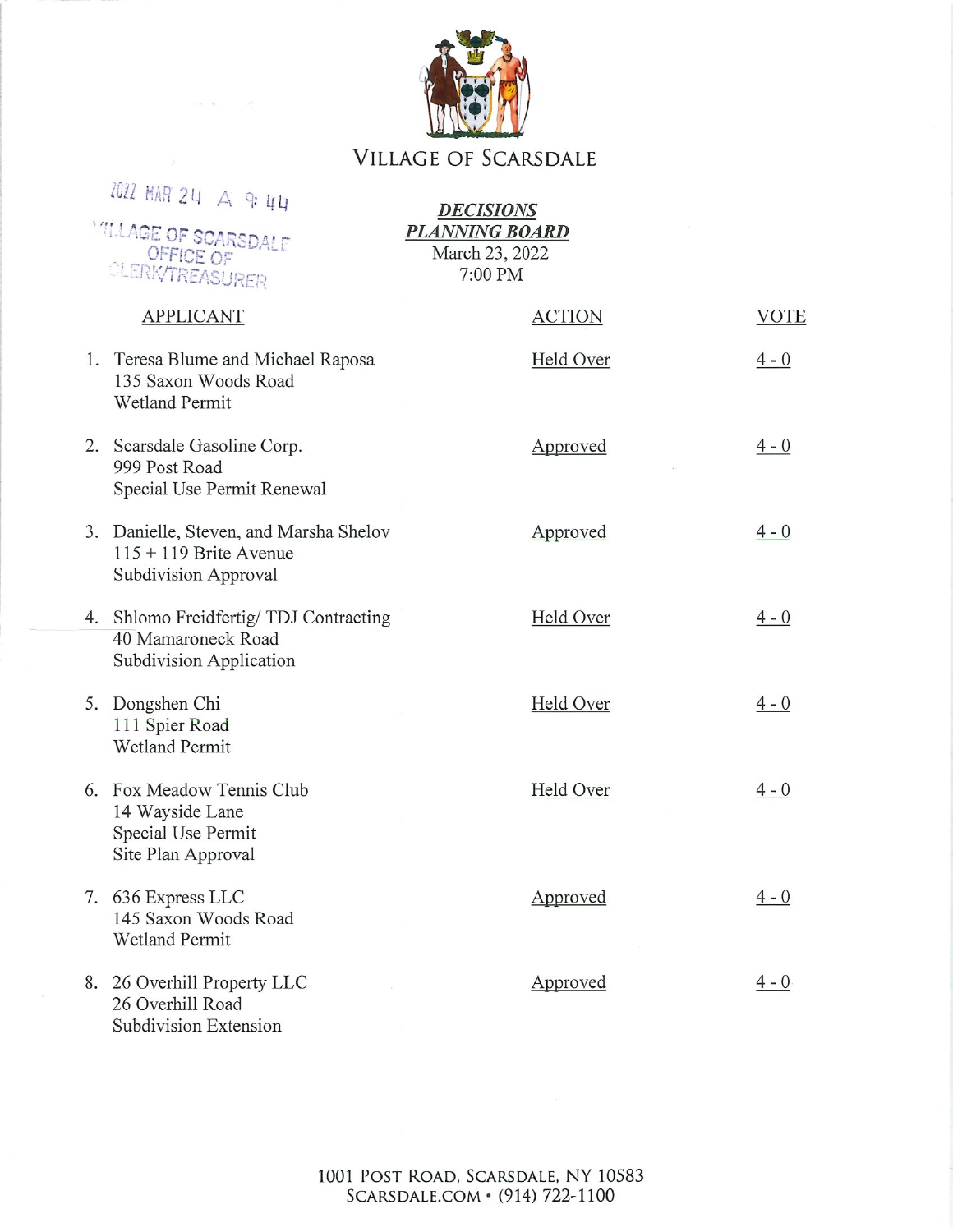Drogtwy

Greg Cutler, AICP, Village Planner<br>3/24/2022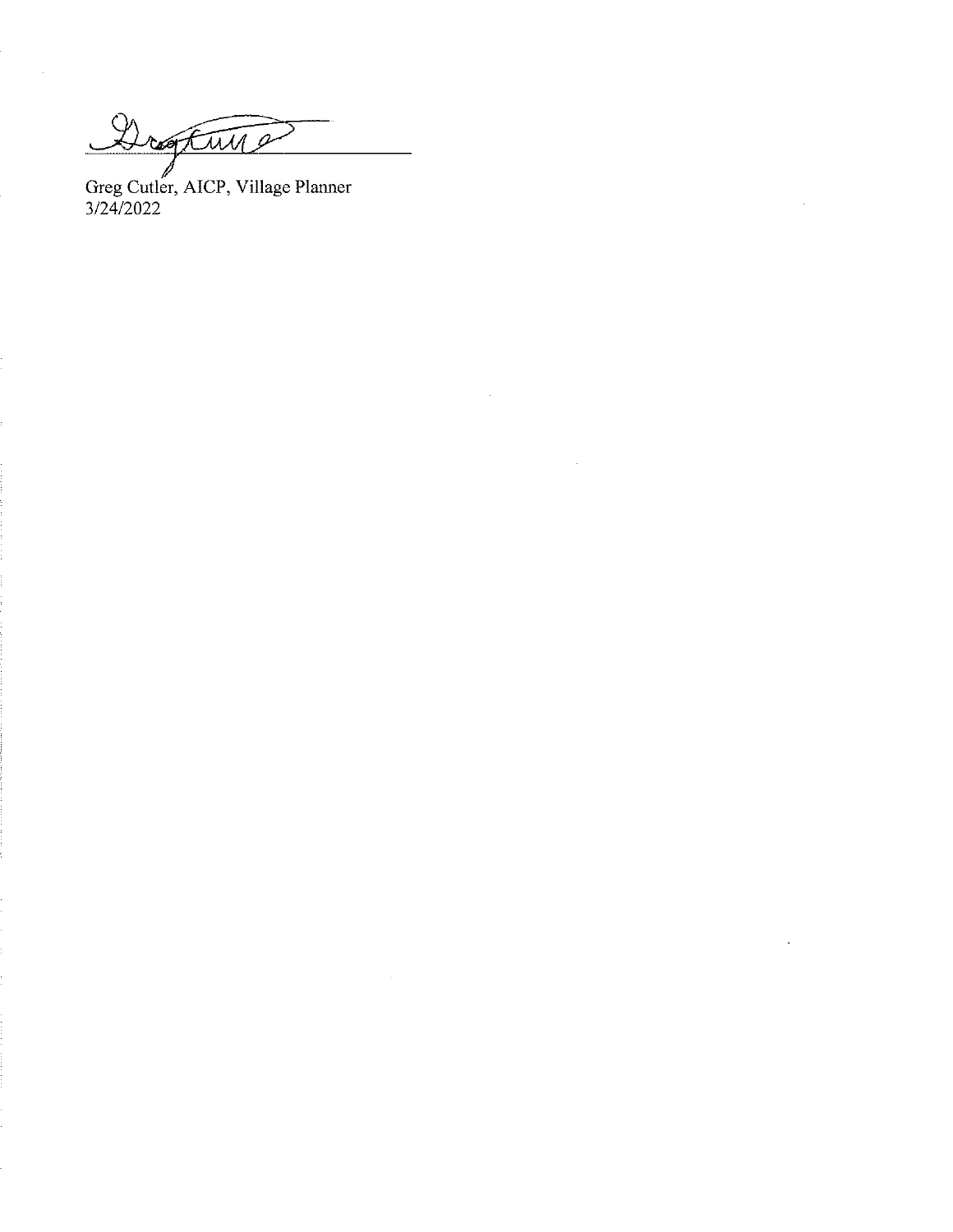

## **LEGAL NOTICE PUBLIC HEARING PLANNING BOARD VILLAGE OF SCARSDALE**

**NOTICE IS HEREBY GIVEN** that a Public Hearing will be held by the Planning Board of the Village of Scarsdale via **Zoom Video Conference** on **Wednesday, March 23, 2022** at **7:00** p.m. at which time and place the Planning Board will consider the following:

- 1. The application of Teresa Blume and Michael Raposa for Wetland Permit approval for regulated activities within the wetlands buffer and controlled area at 135 Saxon Woods Road, identified on the Village tax map as Sec. 20, Blk. 1, Lot 7A.
- 2. The application of Scarsdale Gasoline Corp. for a renewal of the Special Use Permit, pursuant to Chapter 310-89 of the Village Code, to continue the operation of a gasoline station at 999 Post Road, identified on the Village tax map as Sec. 7, Blk. 1, Lot 110.
- 3. The application of Danielle Shelov, and Steven and Marsha Shelov for Subdivision approval to change the location of the lot line between 115 Brite Avenue and 119 Brite Avenue, identified on the Village tax map as Sec. 5, Blk. 4, Lots 9A and 11.
- 4. The application of Shlomo Freidfertig for a two-lot subdivision with no new houses, pursuant to Chapter 77 of the Village Code, at 40 Mamaroneck Road, identified on the Village tax map as Sec. 14, Blk. 4, Lot 25.
- 5. The application of Dongshen Chi for Wetland Permit approval for regulated activities within the wetlands buffer and controlled area at 111 Spier Road, identified on the Village tax map as Sec. 19, Blk. 1, Lot 374A. **This item has been adjourned to the April 27th meeting at the request of the applicant.**
- 6. The application of Fox Meadow Tennis Club for a Special Use Permit, pursuant to Chapter 310-89 of the Village Code, and Site Plan approval to add lighting to 3 tennis courts at 14 Wayside Lane, identified on the Village tax map as Sec. 3, Blk. 3, Lots 2 and 91.
- 7. The application of 636 Express LLC for Wetland Permit approval for regulated activities within the wetlands buffer and controlled area at 145 Saxon Woods Road, identified on the Village tax map as Sec. 20, Blk. 1, Lot 7.
- 8. Pending referral from the Board of Trustees to review the prospective donation of lighting by the Scarsdale Little League at Crossway Baseball Field #1, identified on the Village tax map as Sec. 22, Blk. 21, Lot 200.

1001 POST ROAD, SCARSDALE, NY 10583 SCARSDALE.COM • (914) 722-1100